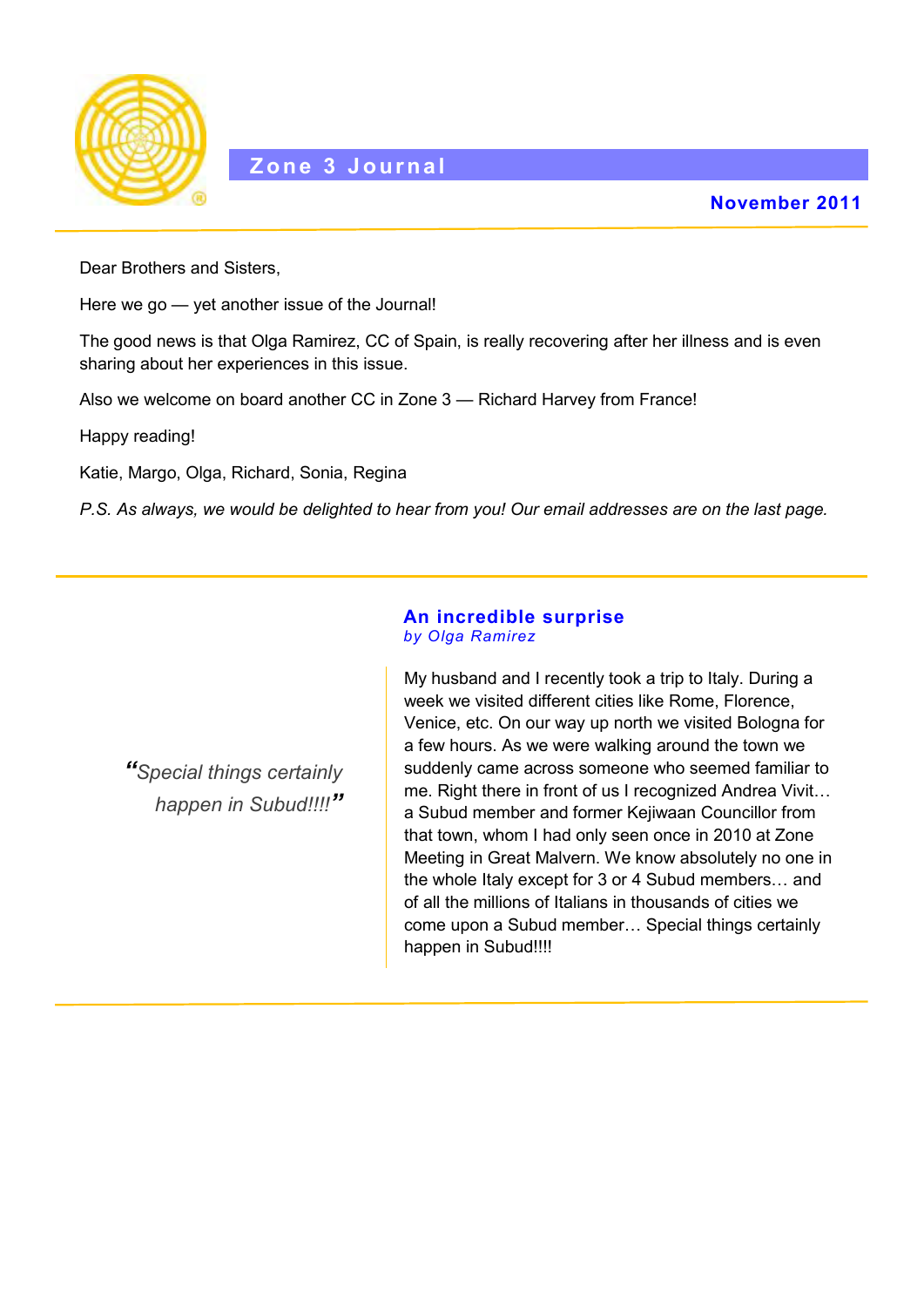### **Wellies, Soda Bread and Yurts…**

*Summary of Sjarifah Roberts' report about Irish congress*



*Solihin outside our yurt*

We arrived as it was getting dark and were shown to our Yurt, a large circular padded tent affair. We had such a surprise :--

They were away from the buildings, along some other pathways through some young trees and not visible from each other.

Inside it was quite big, was lit by many candle lanterns and tealights and the central peat stove was giving out a gentle warmth. There was a double bed, a few easy chairs and a single-bed/ sofa. The immediate impression was of a very warm cosy and friendly space. I felt at home immediately and this homely feeling stayed with me throughout congress.

There was a hut nearby which contained a loo and hot (sometimes) shower.

The latihans were strong and some testing was done afterwards. From the testing (women's) it was understood that the Congress was important for not only each person and Ireland, but also for the world. It linked Ireland, also, more strongly to the world Subud network. This was helped by having visitors from abroad.

A local historian called Ruth came and gave a fascinating talk about the area and in particular about a hill called Uishneach which was the ancient centre of Ireland with many tales and legends attached. We all went to this hill. It stands out from the surrounding flat land and is a place where a beacon fire is lit (at the centre of Ireland) and then others light theirs radiating out from this point when they see this one. This is an old tradition that has been revived recently.

We all enjoyed the visit in our wellies and the weather did lift for a while whilst we were there. We even did a short latihan in another yurt there.

And finally, I felt these words from my latihan: "I have breathed in Ireland and will take it with me now wherever I go."



*Regina, Sjarifah and Katie on the navel of Ireland*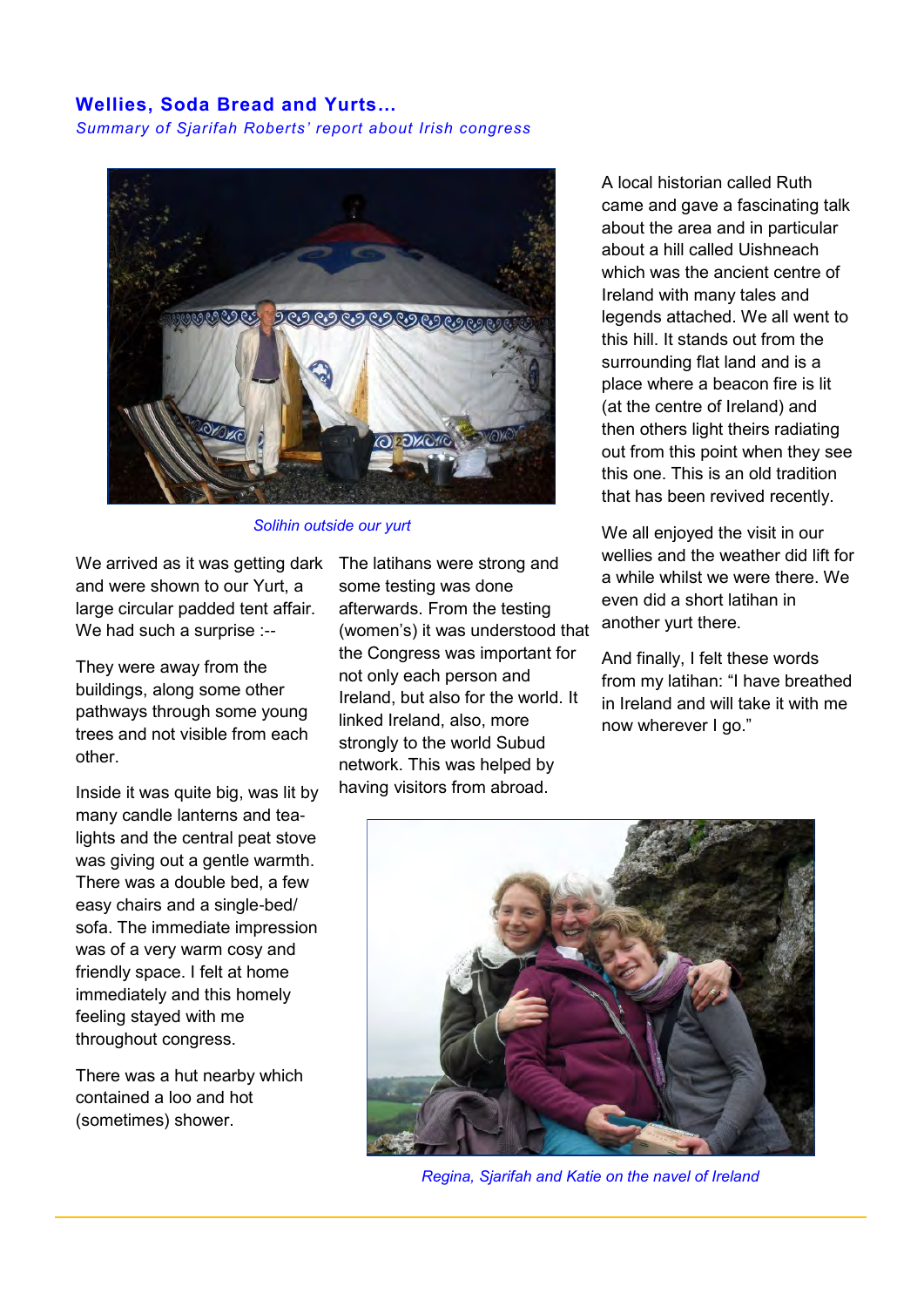#### *Deep and Luminous Silence... impressions from a workshop at UK congress in Great Malvern, by Paloma de la Vina*

I arrived a little late and saw a group of people, mainly women, seated in a silent circle. There was an object in the middle of the floor between then. Suddenly, a woman stood up, picked up the object was that deep and luminous silence... (a blackboard eraser), returned to her seat and began speaking slowly and deeply about something. I did not understand her, but that wasn't necessary because her words touched me deeply.

There was quiet again, a very deep silence; and during that silence I felt that inner "click" that always carries me to a sacred space. From time to

time, the silence was broken when someone else picked up the object, then spoke and then returned it to the floor... and then, once more there

I remember that one of the youths that were taking part in the session, spoke about what that silence meant to them. Then I recognized something new within me: within that space, within that deep silence, I encounter my own individuality. Within that Space for Grace, I began to know who I was.

# **My experience with cancer**  *by Olga Ramirez*

Who would have ever told be that such a tough experience would make me grow and come even closer to God???? Well, now that all is over I feel happy to share this experience with all of you with the purpose of helping those of you who may ever have to cope with this. When you feel full of energy and healthy and happy and you get this diagnosis, you simply can´t believe that this may happen to you. But at some point you ask Gods help and you do latihan and everything comes back into place and you find yourself where you belong.

- You realize you are nothing without God... your plans are not important because God has other plans and he leads you along the way. *A lesson of humility!!!!*
- You really understand all the other people who are going through this and suffering like you and you share this experience. *A lesson of humanity!!!!*
- You receive the love and care of your family, friends and your brothers and sisters in Subud and you feel how they nourish you. *A lesson of brotherhood!!!!*

• You receive God's support with a greater closeness and intensity and His help along the way which gives you strength and hope. *A lesson of GOD ALMIGHTY's LOVE!!!!*

Well, now that I am in the process of recovery I want to send you all my Love and thank you all.



*My new look!!! After no hair at all, just a little hair makes you feel so happy!!!!*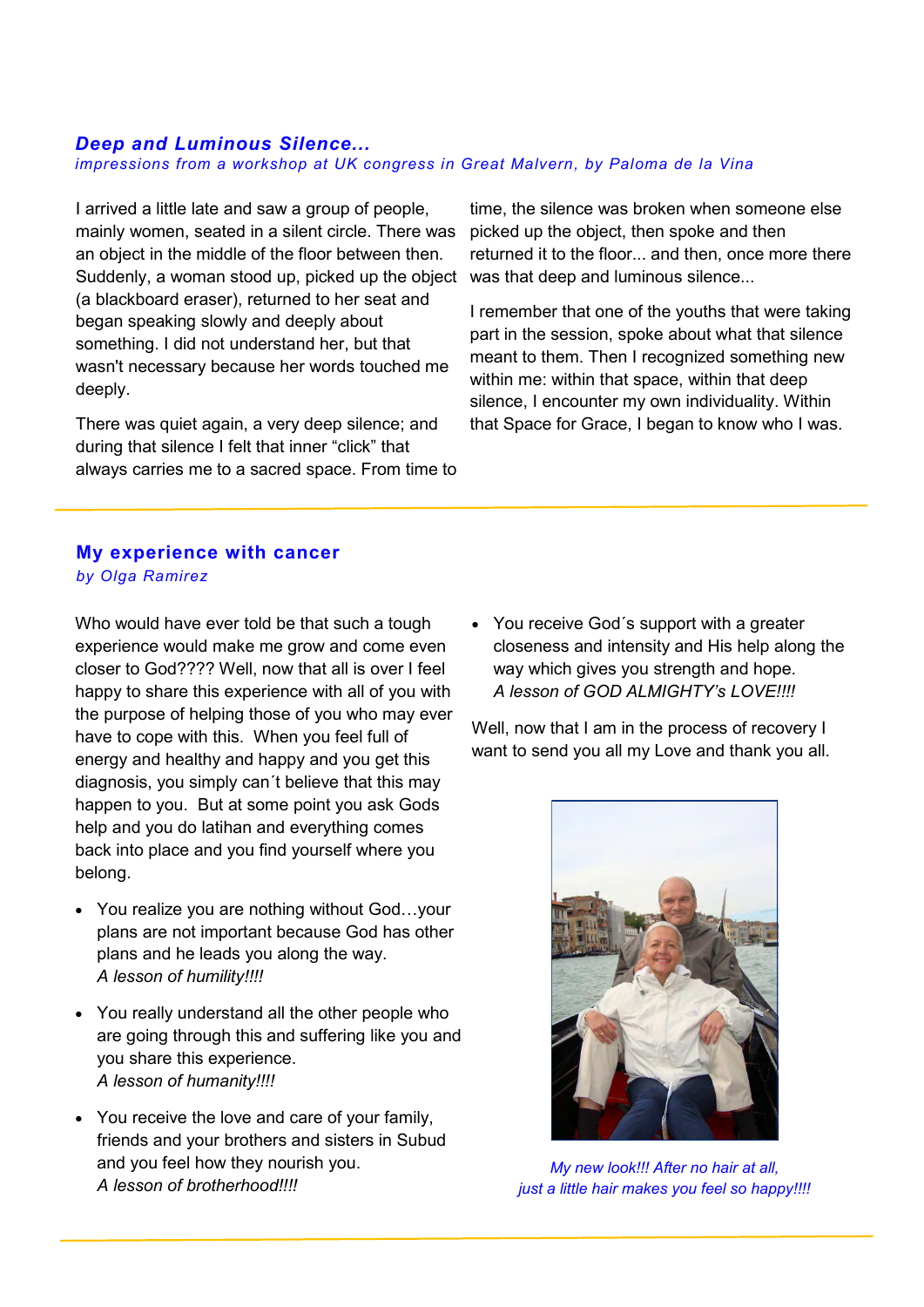### *Subud Suriname by Margo van Maris*

During my holiday in Surinam I experienced Subud life there. The two groups have many members and the latihan is well attended. Both Subud houses are property of Subud, given to Subud by members. A lot of work has been done on both houses, and there are plans to build holiday facilities on one of the properties to earn money for Subud. It is a wonderful venue next to the river.

After latihan the group comes together and Patrick, the chair, always does announcements. When I was there he announced I would stay for a three week holiday and I would attend latihan as often as possible. He also announced one of the members brought melons from her garden for sale, half the price was a gift for Subud. And he reminded everyone of the world congress and suggested people would start saving already. Traveling from Surinam to Mexico is more expensive and takes more time than from The Netherlands! And they are both on the Caribbean Sea. The only daily flight from Paramaribo is to Amsterdam! Other flights are a few times a week to Curacao, Brazil and Miami. That's all!

The country of Suriname has most ties with The Netherlands. We speak the same language,



Dutch. And most Surinam families have relatives in our country. The family ties in Surinam are strong, every year millions of euros are sent from The Netherlands to relatives in Surinam. It is no different in Subud. Although Subud Surinam is part of zone seven with North America and the Caribbean, ties are strongest with us. We both make use of translated talks, books etc. And many Subud members in The Netherlands originate in Surinam.

And it was wonderful to experience this; it felt like a genuine family visit!

## *Susila Dharma Group Book a SD initiative from Spain (by Olga Ramirez)*



**A** *beautiful* blank book where SUBUD members could write down everything 'good' that they think or feel, that could be helpful in some way to others.

WHY: Sharing our experiences this with our brothers and sisters.

WHO: At first, the Susila Dharma person in the group, until SUBUD members get used to it and everyone does it when he/she feels to do so.

WHERE: Someplace in the group where people normally stay or sit to share or talk, like a table or a couch, etc.

WHEN: At any time, maybe before or after latihan or on other special occasions such as salamatans.

HOW: Propose it to your group, and perhaps offer a SD appetizer to introduce it. Then buy a beautiful book and advertise it nicely in the group bulletin board.

Finally, we could share this together every now and then!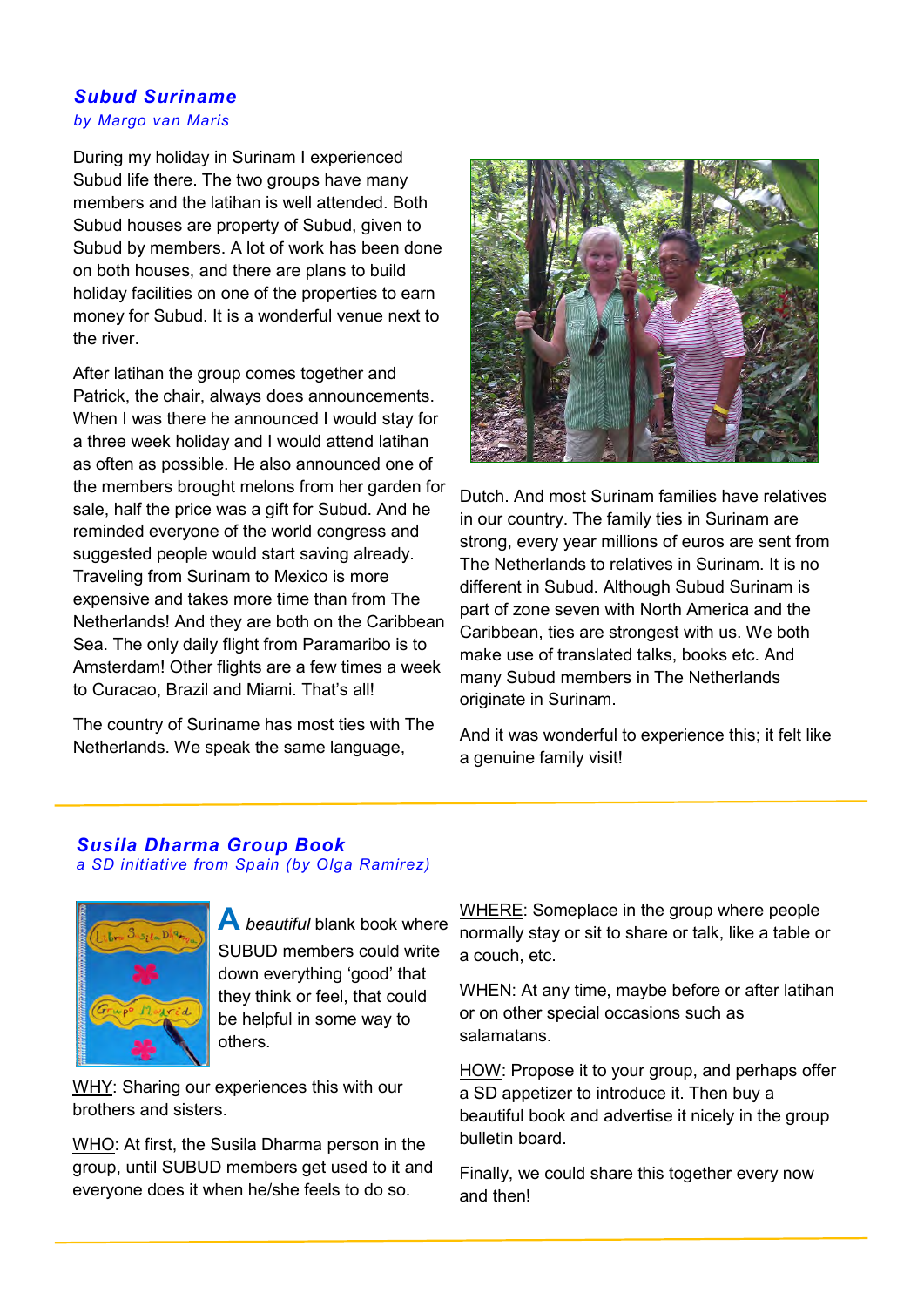#### *Subud in the world by Regina Ruzhenkov-Rodenburg*



I am touched by an article of Stefan Freedman about his experiences as a teacher in circle dancing (It appeared on Subud World News on October  $8<sup>th</sup>$  and can be read [here\)](http://subudworldnews.com/dyn/news/pdf/2DanceandSubudSWN.pdf).

Stefan is sharing about something I am hoping for so much as a young Subud member: to be changed by the latihan in a way that a true talent comes up which is not only giving satisfaction for myself, but is really bringing something for the world. It is for me a beautiful example of how bringing Subud into the world could really be.

### *Latihan and Togetherness by Sonya Ray*

The French Congress was held in the heart of France near a small town called Egletons, in the Auvergne, at a lakeside holiday center. Howard and I flew from Edinburgh to Paris and we stayed with Ra'ouf, one of the KC's for France, at his friend's flat. The next day, Heloise Jackson who is French, but lives in England, and her husband Maxwell drove us the 6 hour journey to Egletons. Heloise is a newly appointed MSF Trustee, and it was good to talk during the drive, of the great work that MSF does, and the fact that while France has several MSF representatives working as a team Subud Britain has none as yet. This decided me - I would ask to test on my return home whether I should take on this role in SB.

It was good to arrive at last, and after a meal, to get together with other early arrivals for a latihan. More people arrived the following day and as we latihaned together twice each day the close feeling of spiritual support became stronger and all embracing. The women wanted to test questions that were received from the inner during their time together, and this testing was hugely revealing and strengthening.

About 60 to 70 people attended, though the Jacksons, Howard and I were the only visitors from abroad. The program was relaxed, and the French members who are mostly very scattered geographically were able to socialise and catch up with old friends, and we visitors did too. Many people enjoyed walking around the beautiful lake, and others enjoyed swimming in it. France has a very active Susila Dharma wing, and gave an



impressive presentation of the work they support: Mithra in India; in DC Congo contributing to the fund to construct toilets at the Susila Dharma school of Inkisi, (there had been none since the school opened in the 1990's), among other projects there. In Argentina Subud France supports a program by the Tierraviva Civil Association this helps children growing up in prison with their mothers, through, art, education, play and contact with the outside world.

The SICA presentation included some impromptu fun with glove puppets, one of the puppeteers, Pierre, was Georges predecessor as President of Subud France. There was also some beautiful singing, by a young sister.

The feelings that I brought away with me were of the dedication, warmth, love and friendship of my French brothers and sisters, and the strength and support of the latihan and testing there.